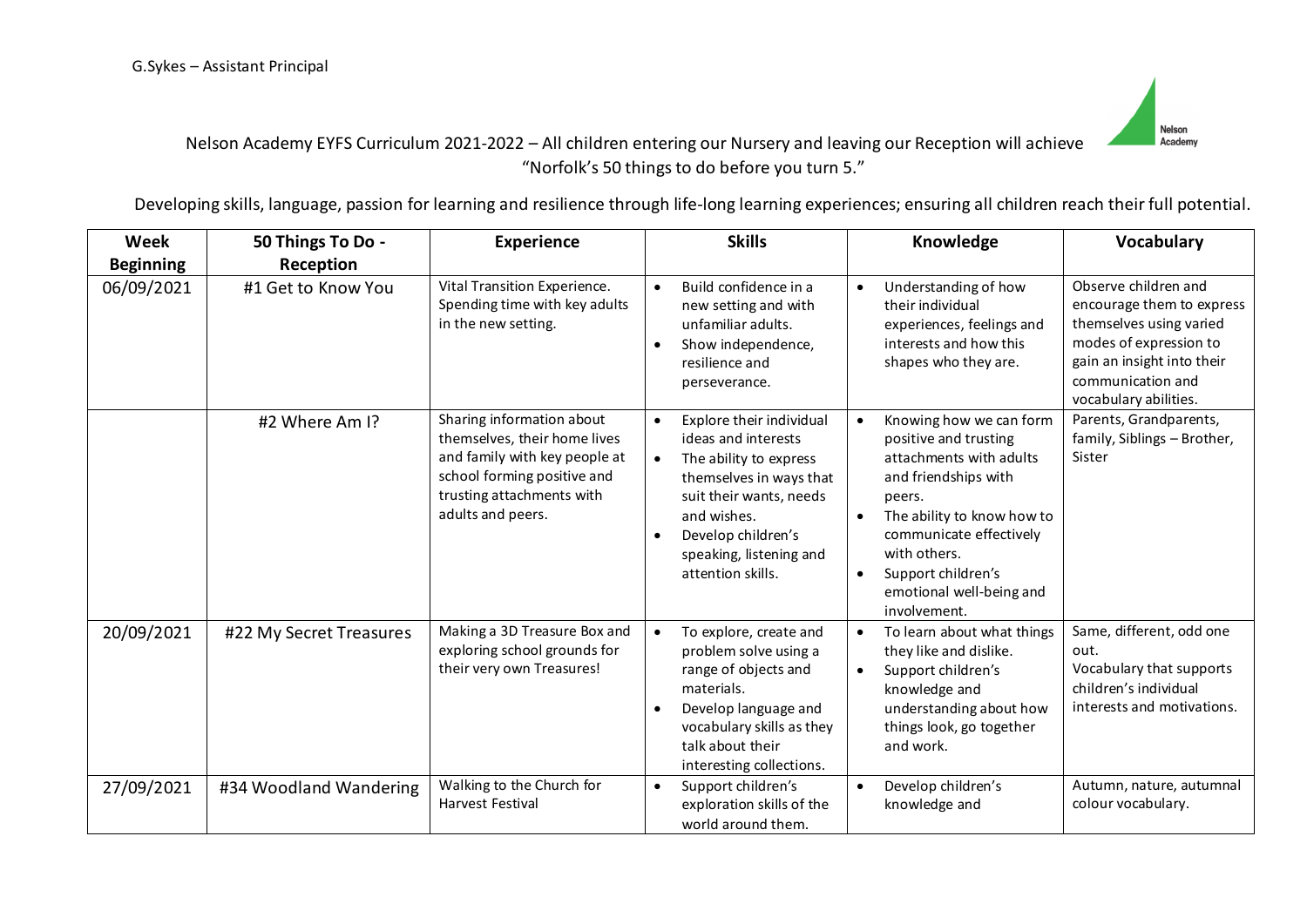|            |                                                |                                                                                                                                                                          | $\bullet$<br>$\bullet$              | To learn new vocabulary<br>to describe their<br>experiences and<br>discoveries.<br>To enjoy singing songs<br>and learn actions to go<br>with the music.                                                                     | $\bullet$<br>$\bullet$ | understanding of Harvest<br>Festival.<br>To be able to talk about<br>crops and the reasoning<br>behind Harvest.<br>Children to use their<br>knowledge to describe<br>their surroundings.                                                                                                    | Adjectives-rough, smooth,<br>crunchy, spikey, shiny,<br>crisp, rustle.                                                   |
|------------|------------------------------------------------|--------------------------------------------------------------------------------------------------------------------------------------------------------------------------|-------------------------------------|-----------------------------------------------------------------------------------------------------------------------------------------------------------------------------------------------------------------------------|------------------------|---------------------------------------------------------------------------------------------------------------------------------------------------------------------------------------------------------------------------------------------------------------------------------------------|--------------------------------------------------------------------------------------------------------------------------|
| 11/10/2021 | #17 Hocus Pocus Potions                        | Time to explore and<br>experiment with mixing<br>potions and recipes<br>encouraging imagination                                                                          | $\bullet$<br>$\bullet$<br>$\bullet$ | Using imagination to<br>create potions and<br>recipes.<br>To be able to protect<br>ourselves when engaged<br>in messy play.<br>Learning how to use a<br>range of scientific<br>equipment - funnels,<br>pipettes and spoons. | $\bullet$<br>$\bullet$ | Knowledge of colour<br>mixing<br>Different textures will<br>mix?<br>Volume and Capacity                                                                                                                                                                                                     | Float, sink, transfer,<br>transform, warm, hot, cold,<br>mix, recipe, ingredients.                                       |
| 01/11/2021 | #16 Whee, Bang Whizz -<br><b>Bonfire Night</b> | Parent Involvement - watching<br>fireworks at home either from<br>a window or at a display.<br>In school - watching/listening<br>to a fireworks display using<br>videos. | $\bullet$<br>$\bullet$              | To be able to use<br>vocabulary to describe<br>what we can see and<br>hear.<br>To use a range of tools<br>and techniques to<br>represent fireworks.                                                                         | $\bullet$              | Times of the year that we<br>may see Fireworks and<br>what the are celebrating.<br>Knowledge of Guy Fawkes<br>and the history of Bonfire<br>Night.<br>How to stay safe on<br>Bonfire Night and when<br>watching fireworks.                                                                  | Describing words - 5<br>senses, bright, exciting,<br>shiny, glittering, bang,<br>crash, whizz, wheee.<br>Colours         |
| 8/11/2021  | #48 Natural Art                                | Using natural resources to<br>engage in creative and open-<br>ended activities, inspiring a<br>connection to nature and an<br>appreciate of the world around<br>them.    | $\bullet$<br>$\bullet$              | To be able to choose<br>resources to meet<br>specific requirements for<br>their creations.<br>To be able to use<br>vocabulary to describe<br>the patterns we are<br>making.                                                 | $\bullet$              | To build on their own<br>ideas and support their<br>creative minds and<br>imagination.<br>Support their knowledge<br>of the natural<br>environment and the<br>resources around them.<br>Support knowledge of<br>mathematical principles<br>such as symmetry, size<br>comparison and pattern | Divali, rangolio patterns,<br>art, natural materials,<br>colours, shapes, symmetry,<br>size, transient art,<br>sculpture |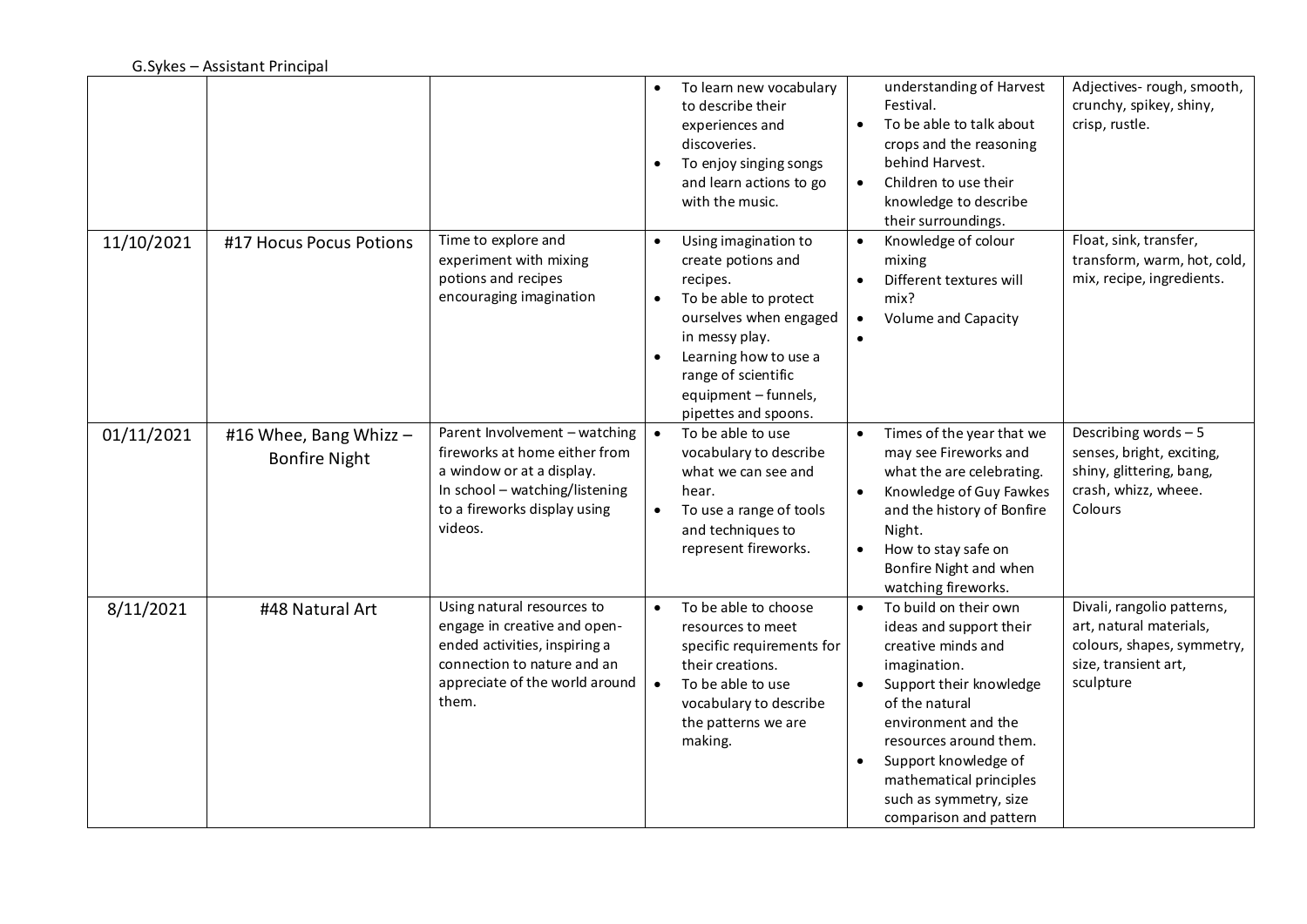|            | #16 Whee, Bang, Whizz -<br>Divali | Continue to Build on children's<br>knowledge and understanding<br>of celebrations of light. In<br>particular focusing on the<br>Hindu festival - Divali | $\bullet$<br>$\bullet$<br>$\bullet$ | Children to be able to<br>talk about the lives of<br>people around them.<br>Recognise similarities<br>and differences between<br>different religious and<br>cultural communities<br>drawing on their<br>experiences.<br>Demonstrate respectful<br>attitudes and behaviours<br>towards different<br>religious and cultural<br>communities. | $\bullet$              | Support children<br>knowledge of life in the UK<br>and life in other countries.<br>Draw on their knowledge<br>to explain similarities and<br>differences between<br>religions and cultures.<br>To understanding past<br>events supported through<br>use of books.     | Divali, Rangoli patterns,<br>Hindu, Hini, New year, diva<br>lamp, festival of light,<br>rama, sita, Lakshmi                                       |
|------------|-----------------------------------|---------------------------------------------------------------------------------------------------------------------------------------------------------|-------------------------------------|-------------------------------------------------------------------------------------------------------------------------------------------------------------------------------------------------------------------------------------------------------------------------------------------------------------------------------------------|------------------------|-----------------------------------------------------------------------------------------------------------------------------------------------------------------------------------------------------------------------------------------------------------------------|---------------------------------------------------------------------------------------------------------------------------------------------------|
| 15/11/2021 | #40 Happy History                 | Using technology and library<br>visits to discover interesting<br>facts and information from the<br>past and in the present.                            | $\bullet$<br>$\bullet$<br>$\bullet$ | Opportunities to access<br>a range of technology<br>devices to support<br>children's skills and<br>development of<br>research and discovery.<br>Seek basic skills in using<br>technology and<br>performing simple<br>functions.<br>To use the library to<br>locate books and<br>information.                                              |                        | Understand how to use<br>technology and its positive<br>values.<br>Acquire knowledge and<br>information through<br>various modes and<br>methods.                                                                                                                      | Past, present, yesterday,<br>today, before, after, now.<br>Vocabulary that supports<br>specific research topics.                                  |
|            | #25 Creative Junk                 | That's not junk, it is a<br>Fire up children's imagination<br>with junk modelling!                                                                      | $\bullet$<br>$\bullet$<br>$\bullet$ | Building creative and<br>critical thinking skills by<br>making links and<br>developing and adapting<br>their ideas.<br>Fine motor skills-<br>cutting, drawing, writing<br>and painting.<br>Developing imaginative<br>ways of thinking.<br>Communication skills as<br>they discuss their                                                   | $\bullet$<br>$\bullet$ | This experience will<br>support children's<br>knowledge of how things<br>work, fit together and can<br>be modified.<br>Children to draw on their<br>knowledge to support<br>their creations.<br>To safely explore a variety<br>of tools, materials and<br>techniques. | Imagine, create, design.<br>Adjectives-huge,<br>enormous, massive, tiny.<br>Comparative words-Long,<br>longer, longest, tall, taller,<br>tallest. |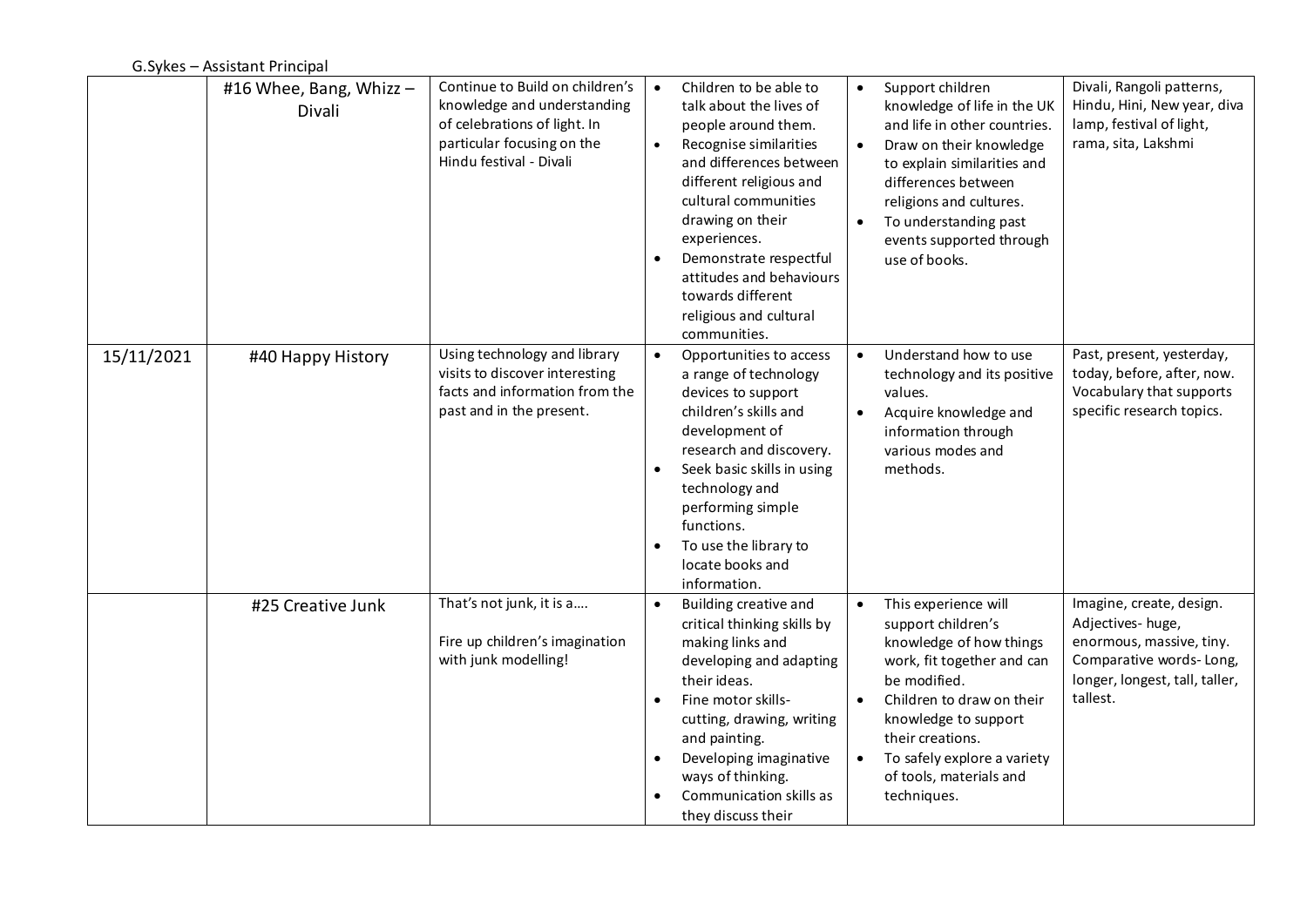|            |                               |                                                                                                                                                                                                                                                                                                                                                                                 |                                                  | creations and ideas with<br>adults and peers.                                                                                                                                                                                                                                                                    |                        |                                                                                                                                                                                                                                                                                                                                                     |                                                                                                                                                                                          |
|------------|-------------------------------|---------------------------------------------------------------------------------------------------------------------------------------------------------------------------------------------------------------------------------------------------------------------------------------------------------------------------------------------------------------------------------|--------------------------------------------------|------------------------------------------------------------------------------------------------------------------------------------------------------------------------------------------------------------------------------------------------------------------------------------------------------------------|------------------------|-----------------------------------------------------------------------------------------------------------------------------------------------------------------------------------------------------------------------------------------------------------------------------------------------------------------------------------------------------|------------------------------------------------------------------------------------------------------------------------------------------------------------------------------------------|
| 29/11/2021 | #23 See it Live!              | Visit to a Norfolk Theatre to<br>see a Pantomime!!<br>Classroom-Provide a range of<br>opportunities for story telling<br>using masks and puppets.<br>Ensure there are costumes,<br>props and instruments for<br>children to act out stories,<br>sing, dance, create and have<br>fun!<br>Using the outside areas stage<br>for children to act out their<br>own live performance. | $\bullet$<br>$\bullet$<br>$\bullet$<br>$\bullet$ | Support communication<br>and language skills and<br>development<br>Supporting the<br>development of listening<br>and attention and in<br>turn leading to writing<br>and reading<br>development.<br>To enjoy nursery rhymes<br>and traditional tales.<br>Using imagination to<br>sing, dance and create<br>music. | $\bullet$<br>$\bullet$ | This experience will<br>contribute to engaging<br>and supporting children to<br>understand the possible<br>joy and power of good<br>communication skills.<br>Live performances will<br>support children's<br>knowledge and<br>understanding of speech,<br>storytelling and music in<br>an exciting and engaging<br>format.                          | Instrument, storyteller,<br>dance, tempo,<br>performance, beat, acting,<br>interval, theatre                                                                                             |
| 6/12/2021  |                               | -Christmas activities                                                                                                                                                                                                                                                                                                                                                           |                                                  |                                                                                                                                                                                                                                                                                                                  |                        |                                                                                                                                                                                                                                                                                                                                                     |                                                                                                                                                                                          |
| 5/01/2022  | #12 BrrrrExplore the<br>Cold! | Exploring the outside<br>environment and experiencing<br>cold weather. Playing with<br>snow and ice to expand<br>knowledge and understanding<br>of the world around them and<br>the processes of change in the<br>natural world.<br>Take part in a range of science<br>experiments using water/ice.                                                                             | $\bullet$<br>$\bullet$                           | To make observations of<br>the world around them.<br>Using vocabulary to<br>support observations.<br>Explore and experiment<br>with cold and warm.<br>Including the use of<br>snow and ice.<br>Weather permitted-play<br>and create in the snow<br>eg-build a snowman,<br>make a snow angle.                     | $\bullet$<br>$\bullet$ | Understanding of the<br>world around them and a<br>deep understanding of the<br>concept 'cold'<br>To know what clothing is<br>appropriate for cold<br>weathers.<br>To use modes of<br>communication to express<br>observations, predictions<br>and investigation findings<br>To understand the<br>changing seasons and<br>know that this is Winter. | cold, hot, warm, slippery,<br>smooth, hard, investigate,<br>explore, experiment,<br>prediction, transparent,<br>magnify, Winter, season.                                                 |
|            | #14 See the Stars             | Home involvement-Encourage<br>children and parents to engage<br>in opportunities to see the<br>moon and stars.<br>In school- Children to engage<br>in open-ended activities to<br>provide opportunities for<br>children to investigate, raise                                                                                                                                   | $\bullet$<br>$\bullet$                           | Children to expand their<br>knowledge and<br>understanding of outer<br>space using online<br>resources and non-<br>fiction-books.<br>Use torches to explore<br>light, dark and shadows.                                                                                                                          | $\bullet$<br>$\bullet$ | Understanding of light and<br>dark.<br>Expand knowledge of<br>outer space and space<br>travel.<br>Playful activities to<br>support and relinquish any                                                                                                                                                                                               | Planet names, dwarf planet<br>names, light, dark, night,<br>twinkle, constellation,<br>nocturnal, crescent moon,<br>full moon, crater, outer<br>space. Solar System and<br>planet names. |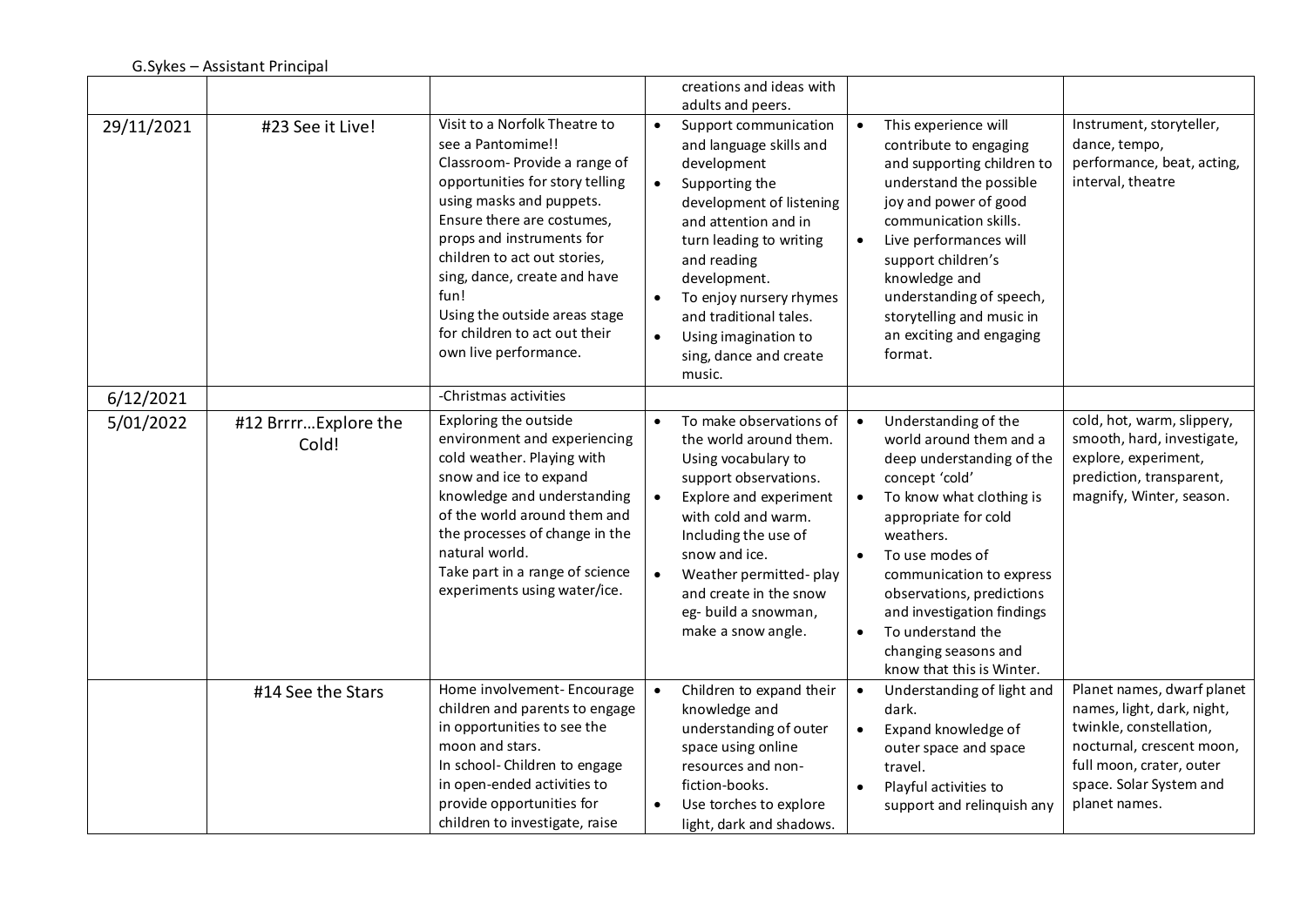|            |                   | questions and seek answers.<br>Conversations and shared<br>thinking to build on children's<br>knowledge and ideas of the<br>natural world, the night sky<br>and outer space!<br>*Planetarium?                                                                                                                                                                   | $\bullet$                           | Den making inside and<br>outside based on<br>children's inventive<br>ideas.<br>Use Vocabulary to talk<br>about and describe<br>features of the night sky<br>and outer space.                                                                                                                                                                                                                      | $\bullet$ | anxieties surrounding<br>darkness.<br>To gain knowledge of<br>Outer Space and the<br>planets that are within our<br>Solar System.                                                                                                                                                                                                                                                                        |                                                                                                                                                   |
|------------|-------------------|-----------------------------------------------------------------------------------------------------------------------------------------------------------------------------------------------------------------------------------------------------------------------------------------------------------------------------------------------------------------|-------------------------------------|---------------------------------------------------------------------------------------------------------------------------------------------------------------------------------------------------------------------------------------------------------------------------------------------------------------------------------------------------------------------------------------------------|-----------|----------------------------------------------------------------------------------------------------------------------------------------------------------------------------------------------------------------------------------------------------------------------------------------------------------------------------------------------------------------------------------------------------------|---------------------------------------------------------------------------------------------------------------------------------------------------|
| 21/02/2022 | #29 Pitter Patter | Having fun in the rain! Children<br>to explore the outside<br>environment during/after wet<br>and rainy weather. Children to<br>enjoy jumping, splashing and<br>dancing in the rain!<br>Go for a walk around the<br>community-explore different<br>terrains eg- paths, muddy<br>lanes, Willows?                                                                 | $\bullet$<br>$\bullet$<br>$\bullet$ | To be able to draw on<br>their experiences of the<br>rain<br>To show confidence to<br>try new activities.<br>Children to able to use<br>vocabulary to describe<br>how they feel and what<br>they can see including<br>from different<br>perspectives eg, inside,<br>outside, underneath an<br>umbrella.<br>To have the necessary<br>dressing skills to dress<br>correctly for the wet<br>weather. | $\bullet$ | Children to continue to<br>expand on their<br>knowledge of the world<br>around them linked to rain<br>and water.<br>To understand suitable<br>clothing to explore the<br>rainy/ wet weather<br>To understand the process<br>of the water cycle and the<br>importance of water for all<br>life on Earth including<br>humans, plants and<br>animals.<br>To have knowledge of how<br>the Water Cycle works. | Ripple, deep, sink, float,<br>density, reflection, depth,<br>surface, Evaporation,<br>condensation,<br>precipitation, collection,<br>water cycle. |
| 07/03/2022 | #41 Water Feature | Children to visit local water<br>ways- The River Ouse, Willows,<br>Santon Downham? Our school<br>wildlife area and pond. Ensure<br>children are aware of the<br>dangers when around water<br>and the need to keep<br>ourselves and others safe.<br>Allow the children to explore<br>the waters surroundings to<br>develop their knowledge and<br>understanding. | $\bullet$<br>$\bullet$              | Children to use language<br>and communication<br>skills to talk about their<br>experiences.<br>Children to be able to<br>build their cognitive<br>development through<br>explorations of their<br>senses<br><b>Expand investigation</b><br>skills as the children<br>explore water habitats<br>and their inhabitants.                                                                             | $\bullet$ | Children to understand the<br>dangers associated with<br>being near water.<br>To broaden children's<br>knowledge of the natural<br>world, in particular, rivers,<br>streams, lakes, ponds and<br>seas.<br>To understand the<br>difference between<br>marine habitats and the<br>animals that live there and<br>fresh water animals.                                                                      | Oxbow- bend in a river<br>Current, flow, splash,<br>squelch, flock of ducks,<br>aquatic, marine animals,<br>fresh water animals.                  |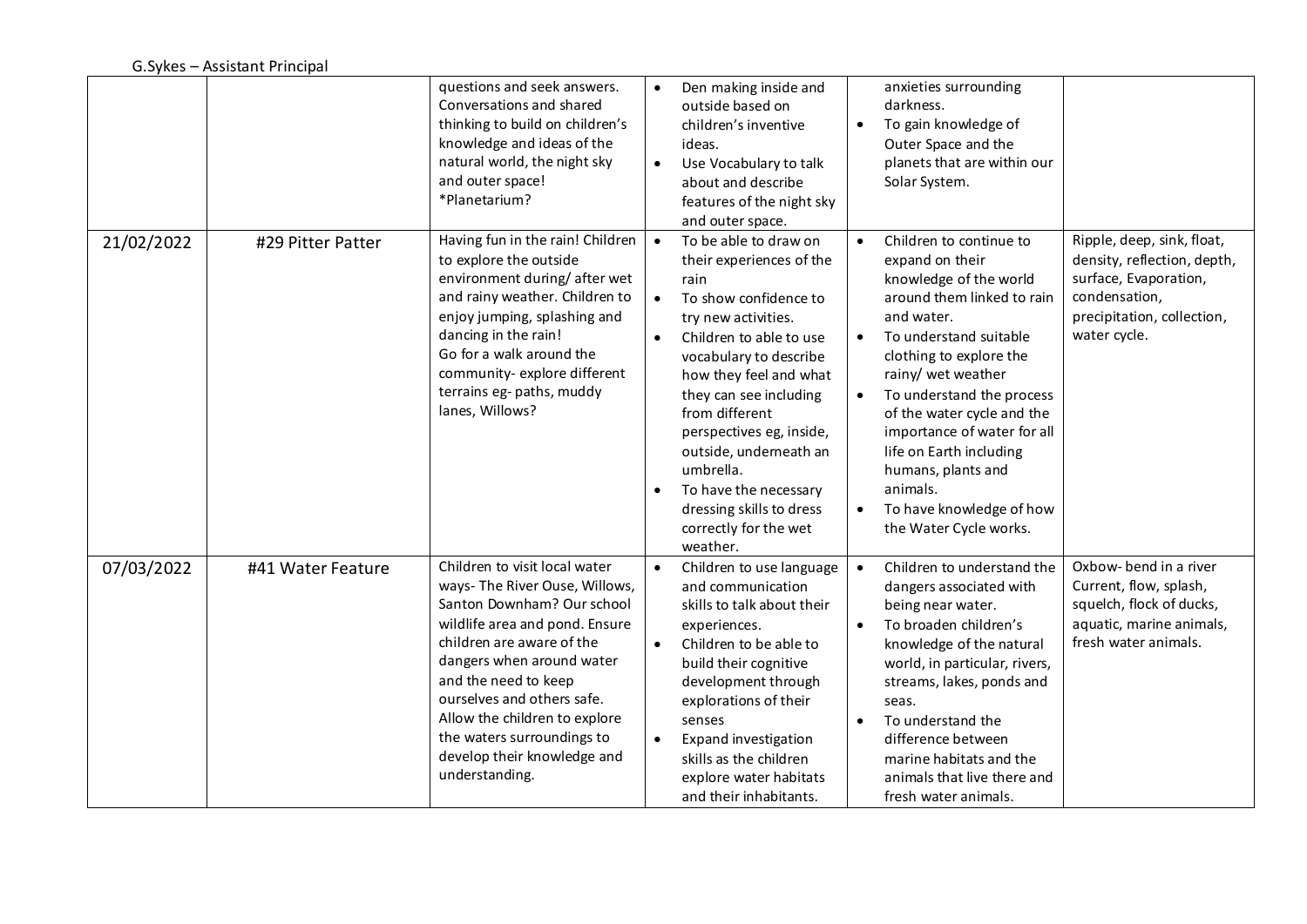| 14/03/2022 |                                                  | -Under the sea<br>Trip to the Sealife Centre                                                                                                                                                                                               | $\bullet$<br>$\bullet$              | Children to be reminded<br>of Stranger danger skills<br>before the trip to a busy<br>centre.<br>Children to use language<br>and communication<br>skills to talk about their<br>experiences.<br>Children to be able to<br>build their cognitive<br>development through<br>explorations of their<br>senses                                                                                                                            | $\bullet$              | The understanding of the<br>difference between<br>marine habitats to be<br>consolidated this week.<br>To have an understanding<br>of the danger our oceans<br>are in with regards to<br>plastic pollution and how<br>we can help this.                                                                                                                                                                                             | Under the Sea, creatures,<br>safety, ocean, sea creature<br>vocabulary so that children<br>can name what they see.                                                             |
|------------|--------------------------------------------------|--------------------------------------------------------------------------------------------------------------------------------------------------------------------------------------------------------------------------------------------|-------------------------------------|-------------------------------------------------------------------------------------------------------------------------------------------------------------------------------------------------------------------------------------------------------------------------------------------------------------------------------------------------------------------------------------------------------------------------------------|------------------------|------------------------------------------------------------------------------------------------------------------------------------------------------------------------------------------------------------------------------------------------------------------------------------------------------------------------------------------------------------------------------------------------------------------------------------|--------------------------------------------------------------------------------------------------------------------------------------------------------------------------------|
| 21/03/2022 | #33 Home from Home                               | Den Making<br>Children can create special<br>cosy places where they can<br>feel safe and secure, or a<br>secret place where they can<br>watch for bears and birds, or a<br>base camp for their next<br>adventure                           | $\bullet$<br>$\bullet$<br>$\bullet$ | Build on children's<br>physical, mental and<br>social development<br>Prompting<br>communication and<br>language skills<br>To problem solve and<br>show skills including<br>resilience,<br>determination,<br>tolerance, patience and<br>perseverance in the face<br>of challenge.<br>To work cooperatively<br>with others, forming<br>positive friendships and<br>showing sensitivity to<br>their own and others<br>needs and ideas. |                        | To understand creative<br>uses for materials as they<br>build on their ideas to<br>construct dens.<br>This experience will build<br>on children's<br>communication and<br>language as it encourages<br>lots of talk during the<br>hands on, fun experience<br>of making dens with peers,<br>continuing to build<br>vocabulary.<br>Knowledge will grow from<br>the children's interests<br>e.g. camping, bears or bird<br>watching. | Positional language - next<br>to, on top, over, besides,<br>under, beneath, in-<br>between, right, left.<br>Dismantle, spacious,<br>dangerous, I wonder                        |
| 28/03/2022 | #19 Growing, Little People,<br>Plants and Things | Time to rejuvenate the<br>outdoor area with blossoming<br>flowers and greenery.<br>Encourage the children to dig,<br>pick and plant seeds and,<br>watch them grow! Involve<br>parents by asking for plant<br>cuttings which can be planted | $\bullet$<br>$\bullet$              | Children to develop their<br>physical, social and<br>emotional skills as they<br>work collectively to dig,<br>plant and grow.<br>Learning the important<br>skill of keeping ourselves                                                                                                                                                                                                                                               | $\bullet$<br>$\bullet$ | By having a hands-on<br>experience, children will<br>gain knowledge about how<br>the foods that they eat are<br>produced and harvested.<br>To develop an<br>understanding of the                                                                                                                                                                                                                                                   | Cultivate, land, grow, seed,<br>leaf, flower, compost, soil,<br>fruit, vegetables, sun,<br>oxygen, water.<br>Mathematical language to<br>describe height, length and<br>depth. |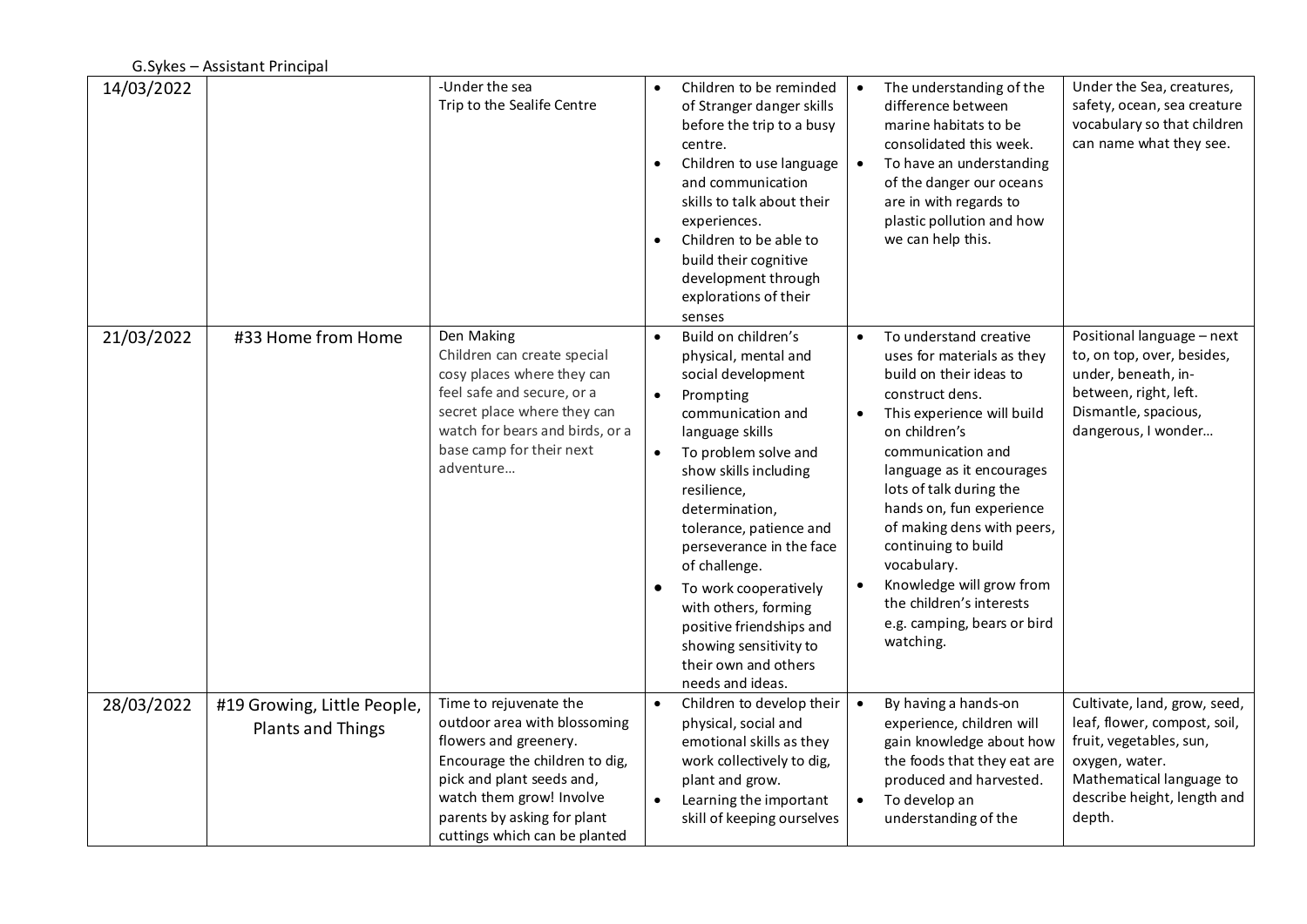|            |                                  | in the outside area. Collect jars<br>and pots to continue learning<br>about plants and growing<br>inside the classroom too. | healthy through the<br>foods we eat such as<br>fruit and vegetables.                                                                                                                                                                                                                                                                                                     | importance of healthy<br>food choices.<br>To understand the<br>essential importance of<br>plants and trees as a<br>resource for us and our<br>environment to thrive.<br>To understand the vital<br>$\bullet$<br>ingredients for helping<br>plants grow and therefore                                                                                                                                                                                                                                                  |
|------------|----------------------------------|-----------------------------------------------------------------------------------------------------------------------------|--------------------------------------------------------------------------------------------------------------------------------------------------------------------------------------------------------------------------------------------------------------------------------------------------------------------------------------------------------------------------|-----------------------------------------------------------------------------------------------------------------------------------------------------------------------------------------------------------------------------------------------------------------------------------------------------------------------------------------------------------------------------------------------------------------------------------------------------------------------------------------------------------------------|
|            |                                  |                                                                                                                             |                                                                                                                                                                                                                                                                                                                                                                          | our world survive.                                                                                                                                                                                                                                                                                                                                                                                                                                                                                                    |
| 18/04/2022 | #50 Sea and Sand                 | Trip to a local seaside to feel<br>the sand on our toes and smell<br>the sea air.                                           | Help to develop self-<br>$\bullet$<br>confidence and self-<br>esteem, being confident<br>to try new activities.<br>Through real-life<br>$\bullet$<br>experiences this will<br>support a large array of<br>communication and<br>language skills.<br>New vocabulary and<br>$\bullet$<br>meaning-making.<br>Learning to be curious,<br>$\bullet$<br>explore and investigate | Creature, crab, hard, shell,<br><b>Building life-long</b><br>sharp, claws, pincers,<br>memories with peers that<br>rockpool.<br>can be drawn upon back in<br>the classroom.<br>Can the children use their<br>Learning about the<br>senses to describe what<br>environment along with<br>they can see, smell, hear<br>the properties of sand and<br>and feel?<br>sea.<br>Embed knowledge learnt<br>$\bullet$<br>within #41 water feature,<br>about under the sea<br>creatures. What animals<br>live in the rock pools? |
|            | #44 Windmills and<br>Lighthouses | Visit our local windmill -Denver<br>windmill.                                                                               | Observation skills - what<br>$\bullet$<br>can they immediately<br>see and think of this<br>building.<br>Support the children's<br>$\bullet$<br>confidence and<br>resilience skills to<br>express what they see,<br>think and feel.                                                                                                                                       | Support children's<br>Past, present, yesterday,<br>understanding of the<br>today, light, wind,<br>working lives of our<br>ancestors, history.<br>ancestors, how people<br>Children to use words to<br>lived in the past and how<br>describe what they see,<br>things work, change and<br>think and feel when<br>adapt.<br>observing the<br>Supporting the<br>$\bullet$<br>windmill/lighthouse.<br>development of<br>knowledge regarding<br>history, art and science                                                   |
| 9/05/2022  |                                  |                                                                                                                             |                                                                                                                                                                                                                                                                                                                                                                          |                                                                                                                                                                                                                                                                                                                                                                                                                                                                                                                       |
| 6/06/2022  | #43 High Five                    | High Five Someone who works<br>in uniform that helps us! Let's<br>say thank you to the doctors,                             | Listening, attention and<br>$\bullet$<br>understanding skills-<br>children to be able to                                                                                                                                                                                                                                                                                 | Police, officer, dentist,<br>To help children<br>$\bullet$<br>nurse, doctor, ambulance,<br>appreciate and get to<br>know the people who                                                                                                                                                                                                                                                                                                                                                                               |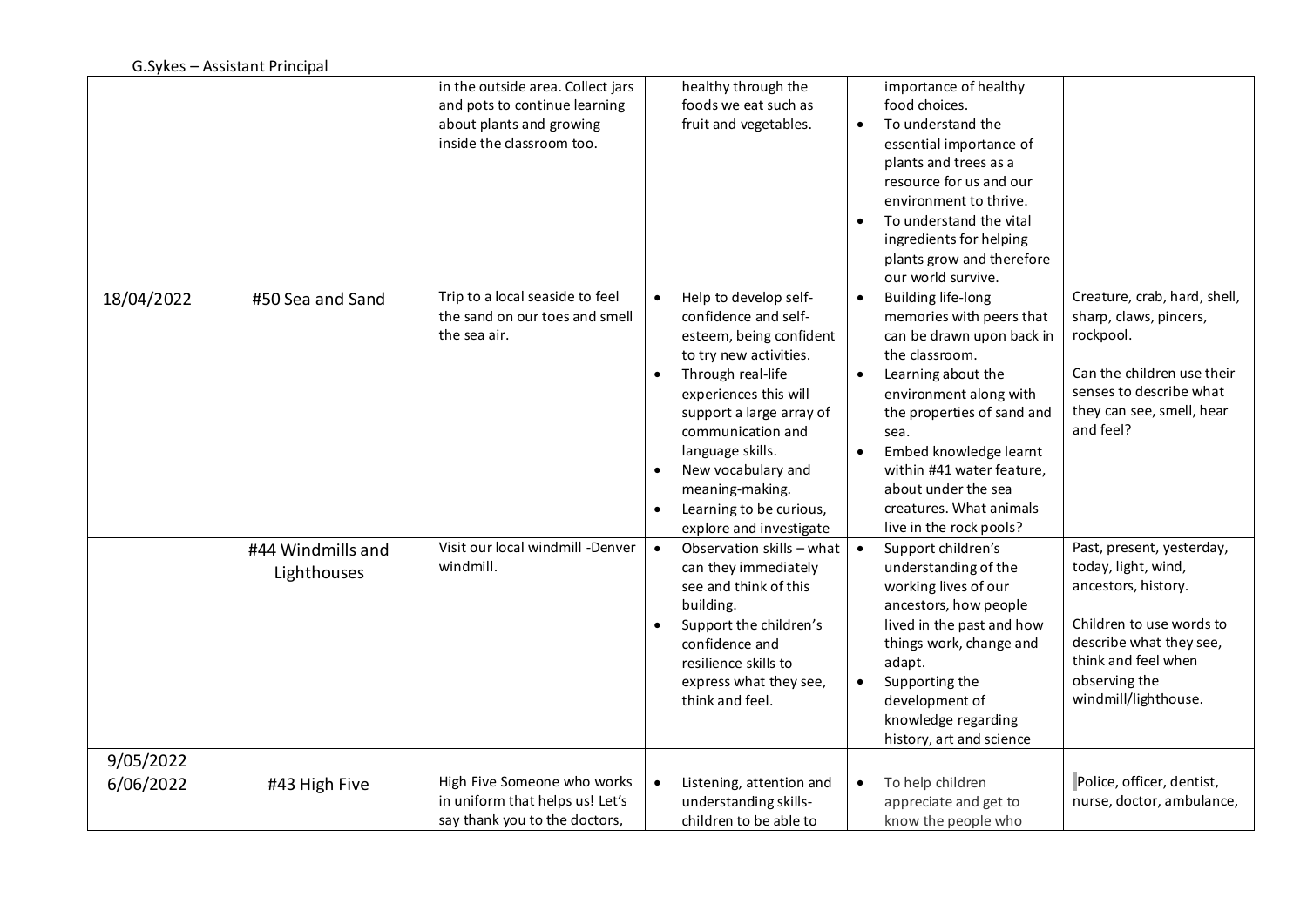|            |                          | nurses, paramedics, police,<br>firefighters, dentists and all the<br>amazing people in world who<br>help us!<br>- Visitor into school to be<br>confirmed.                           | $\bullet$<br>$\bullet$ | listen attentively and<br>respond to what they<br>hear with relevant<br>questions.<br>Building skills of asking<br>how and why questions.<br>Children will develop<br>their skill of talking<br>about the lives of people<br>around them and their<br>roles within society.<br>To be able to use non-<br>fiction texts and the<br>internet to learn about<br>the changes within these<br>roles over time. Follow<br>the children's interests<br>as to who we track back<br>in time e.g. firefighter,<br>nurse etc. | $\bullet$<br>$\bullet$ | keep our community safe<br>and a good place to live<br>and grow up in.<br>Children to understand<br>who they can talk to if<br>they need help from a<br>professional.<br>Support children's<br>understanding of the<br>importance of the people<br>in uniform that help us<br>and their significances in<br>supporting our health,<br>education, safety and<br>wellbeing.<br>Develop an awareness of<br>different jobs | firefighter, fire engine,<br>help, emergency, siren.                                                                               |
|------------|--------------------------|-------------------------------------------------------------------------------------------------------------------------------------------------------------------------------------|------------------------|--------------------------------------------------------------------------------------------------------------------------------------------------------------------------------------------------------------------------------------------------------------------------------------------------------------------------------------------------------------------------------------------------------------------------------------------------------------------------------------------------------------------|------------------------|------------------------------------------------------------------------------------------------------------------------------------------------------------------------------------------------------------------------------------------------------------------------------------------------------------------------------------------------------------------------------------------------------------------------|------------------------------------------------------------------------------------------------------------------------------------|
| 27/06/2022 | #47 Great Norfolk Baking | Message parents about visiting<br>a local bakery- can children<br>bring in small change (50p/£1)<br>to buy a baked treat from a<br>local bakery? Continue with<br>baking in school? | $\bullet$<br>$\bullet$ | Mathematical skills and<br>concepts including<br>measurements,<br>comparisons and using<br>money in a real-life<br>context.<br>Fine and gross motor<br>skills, chopping, mixing,<br>rolling, kneading,<br>sprinkling.<br>Supporting the<br>development of life skills<br>Link to literacy, reading<br>and writing skills-<br>reading a recipe and<br>writing a list of<br>ingredients.<br>Increasing language<br>development.                                                                                      | $\bullet$<br>$\bullet$ | Hands on experience for<br>children to build their<br>knowledge of cooking and<br>baking.<br>Building an understanding<br>of scientific concepts<br>Understand the<br>importance of safety and<br>good hygiene whilst<br>cooking and eating.<br>Encourage healthy eating<br>and broaden their diet.<br>Support children's<br>understanding of foods<br>from around the world.                                          | First, then, next, last, tasty,<br>hot, cold, warm, recipe,<br>chop, spread, knead, slice,<br>bake, roast, ingredients,<br>method. |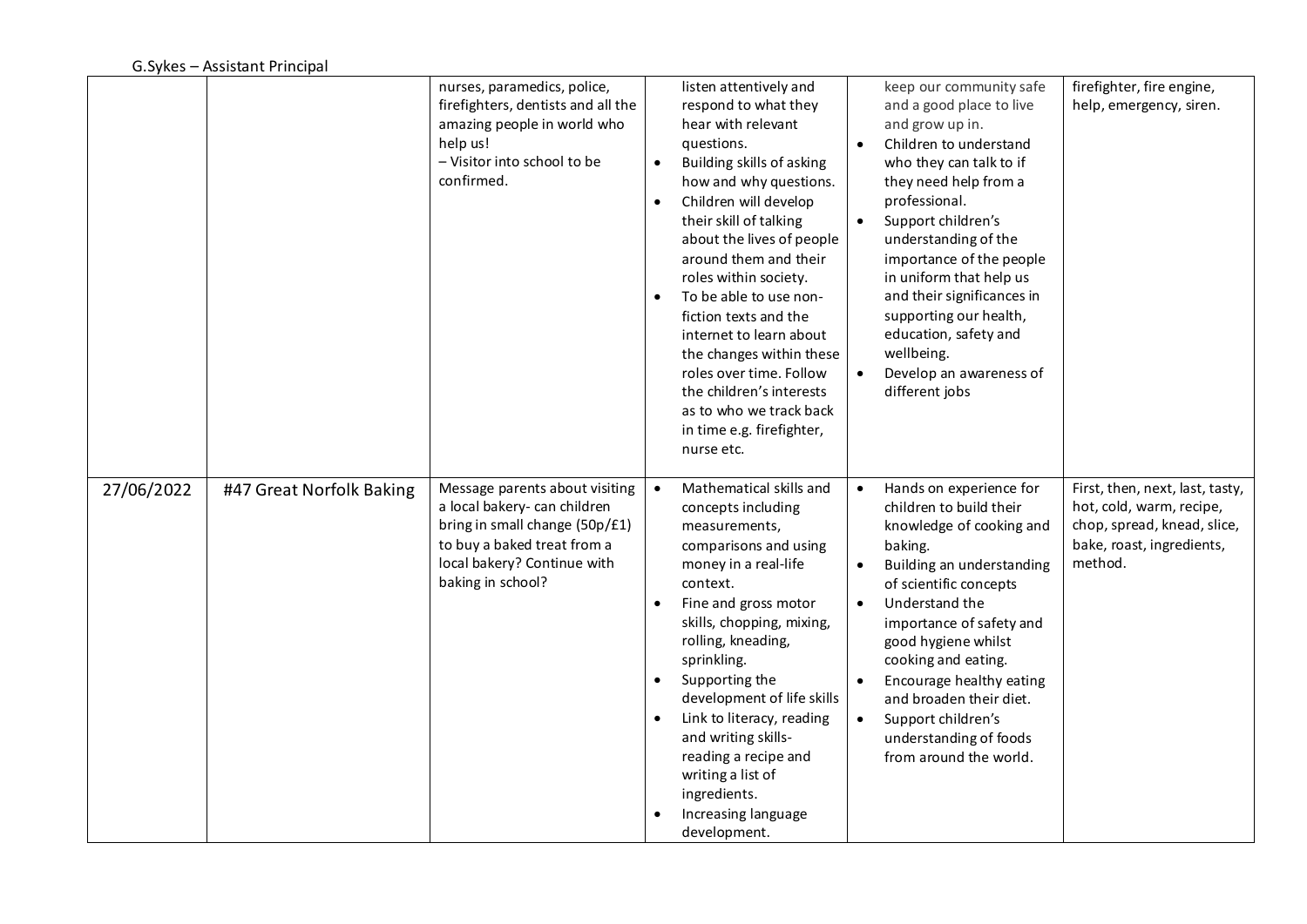| 4/07/2022 | <b>Healthy Living Week</b><br>#24 Hop, Skip, Jump | Sports day - experience of<br>competing, supporting friends<br>and enjoying exercise as part<br>of family fun day.                                                                                                                                                                           | $\bullet$<br>$\bullet$<br>$\bullet$<br>$\bullet$<br>$\bullet$<br>$\bullet$<br>$\bullet$<br>$\bullet$ | Support children's focus<br>and attention.<br>The skill of identifying<br>similarities and<br>differences of foods<br>around the world.<br>Physical development of<br>hopping, skipping,<br>jumping.<br>Supporting the<br>development of self-<br>confidence, self-esteem<br>and resilience.<br>Communication skills<br>within a team.<br><b>Building positive</b><br>relationships<br>Developing teamwork<br>skills.<br>Building skills in all<br>characteristics of<br>effective learning-<br>Playing and exploring,<br>Active learning and<br>Creative and critical<br>thinking. | $\bullet$<br>$\bullet$ | Build knowledge about<br>themselves and their own<br>abilities.<br>Develop interests in<br>different sports activities<br>and a love of being active.<br>Children will develop an<br>understanding of ways to<br>keep themselves healthy<br>and active to support<br>physical and mental health<br>and wellbeing.                           | Climb, kick, throw, catch,<br>stop, ready, stead go!,<br>fall, fast, slow, ball, hop,<br>skip, jump, dance, high,<br>low, healthy, active,<br>mental health, wellbeing |
|-----------|---------------------------------------------------|----------------------------------------------------------------------------------------------------------------------------------------------------------------------------------------------------------------------------------------------------------------------------------------------|------------------------------------------------------------------------------------------------------|-------------------------------------------------------------------------------------------------------------------------------------------------------------------------------------------------------------------------------------------------------------------------------------------------------------------------------------------------------------------------------------------------------------------------------------------------------------------------------------------------------------------------------------------------------------------------------------|------------------------|---------------------------------------------------------------------------------------------------------------------------------------------------------------------------------------------------------------------------------------------------------------------------------------------------------------------------------------------|------------------------------------------------------------------------------------------------------------------------------------------------------------------------|
|           | #49 Grass Grazing                                 | Use the school field to lay on<br>the grass and gaze up into the<br>sky. What can they see? What<br>shapes do the clouds make?<br>Are they moving? What do<br>they look like? What can you<br>hear? Children can take off<br>their shoes and experience the<br>grass on their feet and toes! | $\bullet$                                                                                            | Listening and attention<br>skills - children to be<br>able to listen carefully<br>and respond with<br>relevant comments and<br>questions.<br>Learning skills through<br>the use of the five<br>senses, touch, taste,<br>smell, sight, hear and<br>using these to be able to<br>describe their natural<br>environment.                                                                                                                                                                                                                                                               | $\bullet$<br>$\bullet$ | Children to build<br>knowledge through<br>stopping and reflecting on<br>the world around them<br>Enjoy the relaxing and<br>calming sensation of the<br>natural world.<br>Learn about sun safety-<br>Never look directly at the<br>sun, how do we keep safe<br>outside in the Summer?<br>Link to ongoing knowledge<br>development of seasons | Sky, clouds, high, above,<br>aero plane, imagine,<br>imagination, inspire,<br>inspiration, summer,<br>seasons, safety, similarity,<br>difference.                      |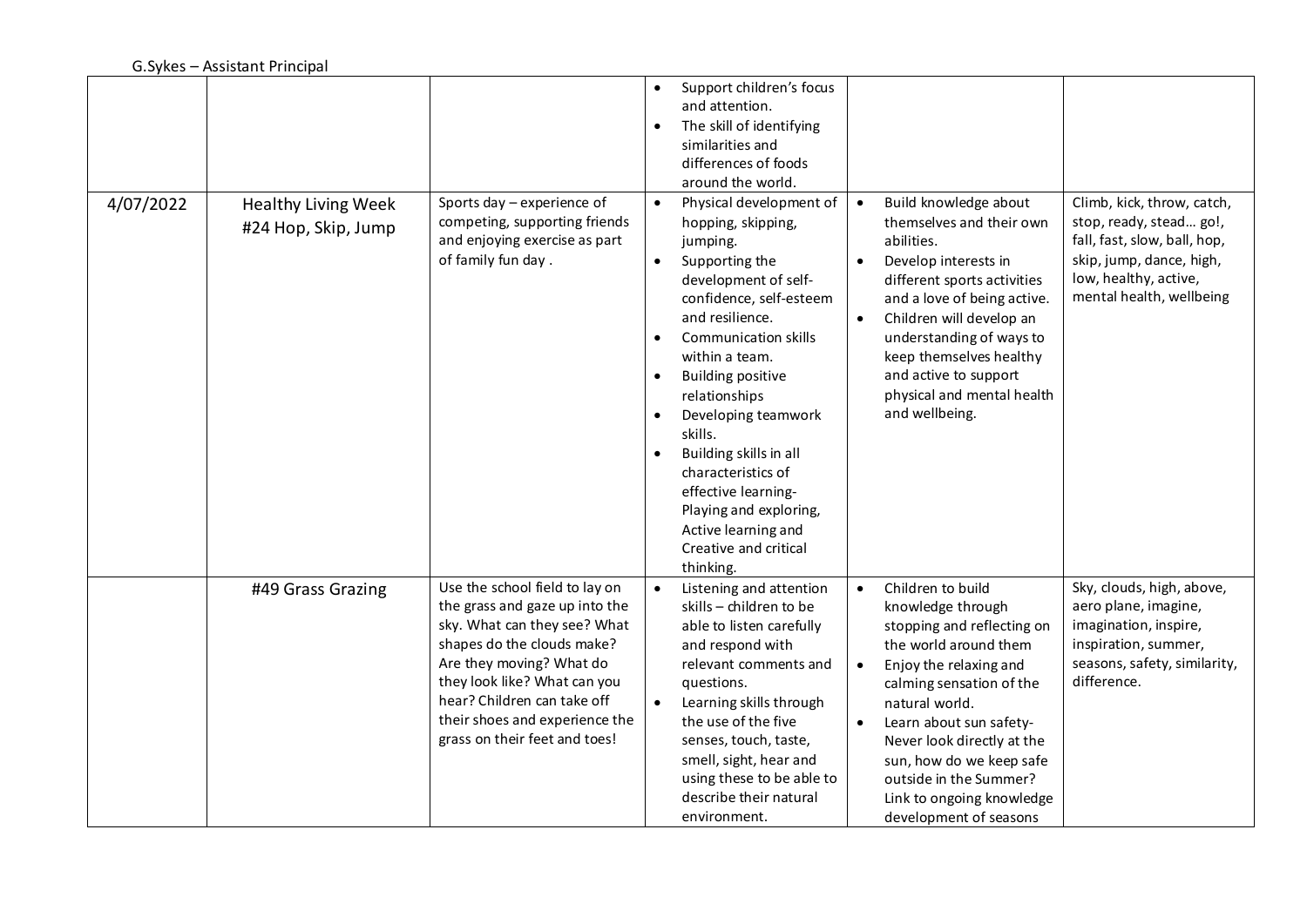|  |  | Support imagination and<br>creativity skills whilst<br>outside. |  | and the changes they<br>bring.<br>The knowledge of our 5<br>senses and how powerful<br>these can be. |  |
|--|--|-----------------------------------------------------------------|--|------------------------------------------------------------------------------------------------------|--|
|--|--|-----------------------------------------------------------------|--|------------------------------------------------------------------------------------------------------|--|

## **Ongoing throughout the Year**

| #4 Make Your Mark | A variety of mark making tools<br>and equipment readily<br>available, through the<br>classroom, for children to use<br>as they desire, progessing<br>from early mark making skills<br>through to writing simple<br>sentences independently.<br>Progression shown through<br>Nelson Phonics. | $\bullet$<br>$\bullet$ | Fine motor skills and the<br>development of pencil<br>control<br>Develop skills in using a<br>wide range of mark<br>making tools effectively<br>Begin to develop skills in<br>accuracy and care when<br>drawing and writing.<br>Build on children's<br>curiosity, creative<br>thinking and imagination<br>skills.<br>Support communication<br>and language skills as<br>children talk about their<br>mark making and<br>creations.<br>To be able to form lower<br>case and capital letters<br>correctly.<br>To be able to write the<br>grapheme for the<br>phonemes learnt in Phase<br>2 and 3. | $\bullet$<br>$\bullet$<br>$\bullet$<br>$\bullet$ | Children to learn to express<br>themselves and make<br>meaning through the marks<br>that they make.<br>To understand how to use<br>tools safely and explore<br>with a variety of tools,<br>techniques.<br>Build on children's<br>knowledge of colour,<br>design and texture.<br>To have the phonological<br>knowledge that is needed<br>to spell words by<br>identifying the sounds and<br>then writing the sounds<br>with letters.<br>To progress to having the<br>phonological awareness<br>needed to write short<br>sentences with known<br>letter-sound<br>correspondence. | Picture, pattern, colour,<br>feel, stamp, tools,<br>equipment, rough,<br>smooth, light, dark, same,<br>different, express yourself.<br>Pencil, grip, letters,<br>phoneme, grapheme,<br>word, sentence. |
|-------------------|---------------------------------------------------------------------------------------------------------------------------------------------------------------------------------------------------------------------------------------------------------------------------------------------|------------------------|-------------------------------------------------------------------------------------------------------------------------------------------------------------------------------------------------------------------------------------------------------------------------------------------------------------------------------------------------------------------------------------------------------------------------------------------------------------------------------------------------------------------------------------------------------------------------------------------------|--------------------------------------------------|--------------------------------------------------------------------------------------------------------------------------------------------------------------------------------------------------------------------------------------------------------------------------------------------------------------------------------------------------------------------------------------------------------------------------------------------------------------------------------------------------------------------------------------------------------------------------------|--------------------------------------------------------------------------------------------------------------------------------------------------------------------------------------------------------|
| #6 Rhyme Time     | Singing and rhyme woven into<br>each experience and area of<br>learning taught within EYFS.                                                                                                                                                                                                 | $\bullet$              | Listening, attention and<br>communication skills.                                                                                                                                                                                                                                                                                                                                                                                                                                                                                                                                               | $\bullet$                                        | Children to gain knowledge<br>of a how expressing<br>themselves through song                                                                                                                                                                                                                                                                                                                                                                                                                                                                                                   | Rhyme, pattern, riddle,<br>lullabies.<br>Mathematical language                                                                                                                                         |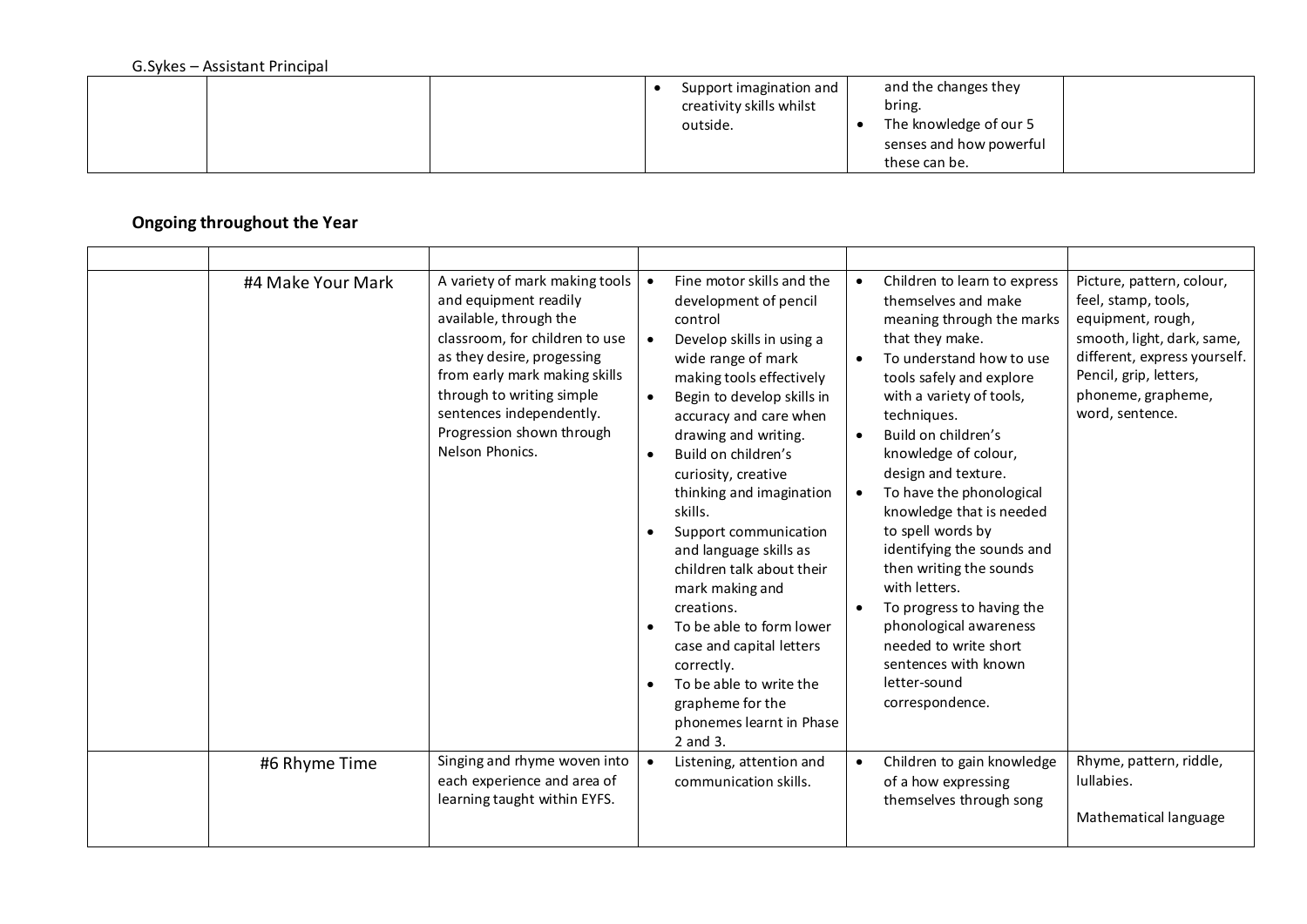|                   | Singing and rhyme as part of<br>our daily phonics and math's<br>meeting carpet sessions.                                                          | Daily rhymes to<br>$\bullet$<br>encourage speech<br>development skills.<br>Literacy skills linking to<br>$\bullet$<br>the language of rhythm<br>and patterns.<br>Support the development<br>$\bullet$<br>of math's skills through<br>song.<br>Be imaginative, invent<br>and adapt songs and<br>rhymes.<br>To be able to listen<br>$\bullet$<br>attentively and talk about<br>the music/rhymes and<br>songs they can hear.                             | $\bullet$<br>$\bullet$<br>$\bullet$ | and rhyme can support<br>their emotional wellbeing.<br>To learn and widen the<br>children's knowledge of<br>vocabulary.<br>Build on children's<br>knowledge of maths,<br>phonics and topic through<br>singing a range of well-<br>known and traditional<br>nursery rhymes.<br>Build children's musicality<br>and feeling the beat within<br>music and song.<br>To complete the year with<br>a wide repertoire of songs<br>and rhymes that they feel<br>comfortable to share. | Wide range of vocabulary<br>learnt through varied song<br>and rhyme.                                                                                                                                                                        |
|-------------------|---------------------------------------------------------------------------------------------------------------------------------------------------|-------------------------------------------------------------------------------------------------------------------------------------------------------------------------------------------------------------------------------------------------------------------------------------------------------------------------------------------------------------------------------------------------------------------------------------------------------|-------------------------------------|------------------------------------------------------------------------------------------------------------------------------------------------------------------------------------------------------------------------------------------------------------------------------------------------------------------------------------------------------------------------------------------------------------------------------------------------------------------------------|---------------------------------------------------------------------------------------------------------------------------------------------------------------------------------------------------------------------------------------------|
| #7 Making Music   | Experience making music<br>throughout the curriculum<br>and embedded into outside<br>learning with effective use of<br>the stage.                 | Listening and attention<br>$\bullet$<br>skills as they learn to<br>listen carefully to a range<br>of music.<br>Language and<br>$\bullet$<br>communication<br>development and the skill<br>of discussing what we can<br>hear.<br>Physical development-<br>$\bullet$<br>Hand-eye coordination<br>and fine motor skills.<br>The use of music to<br>$\bullet$<br>support children's mental<br>health and wellbeing.<br>Build on children's<br>creativity. | $\bullet$<br>$\bullet$<br>$\bullet$ | Build children's musicality<br>and feeling the sound, beat<br>and rhythm within music<br>and song.<br>Build knowledge of how to<br>explore objects to make<br>sound.<br>Gain enjoyment through<br>listening to and making<br>music.<br>Develop an understanding<br>of cause and effect.                                                                                                                                                                                      | Loud, quiet, fast, slow,<br>blow, hit, tap, shake.<br>Song, Instrument, tempo,<br>pitch, rhythm, beat,<br>melody, harmony<br>Vocabulary relating to the<br>4 different instrumental<br>groups-Percussion,<br>woodwind, string and<br>brass. |
| #10 Sharing Books | Books immersed throughout<br>the learning environment<br>linked to each experience as<br>well as based on the<br>children's individual interests. | Support literacy and<br>$\bullet$<br>reading skills - linked to<br>Phonics, see Nelson<br>Phonics.                                                                                                                                                                                                                                                                                                                                                    |                                     | Books will support<br>children's knowledge of<br>people, places and<br>communicatees.                                                                                                                                                                                                                                                                                                                                                                                        | Fiction, non-fiction, text,<br>beginning, middle, end,<br>author, illustrator,<br>publisher. Storytelling<br>language-Once upon a                                                                                                           |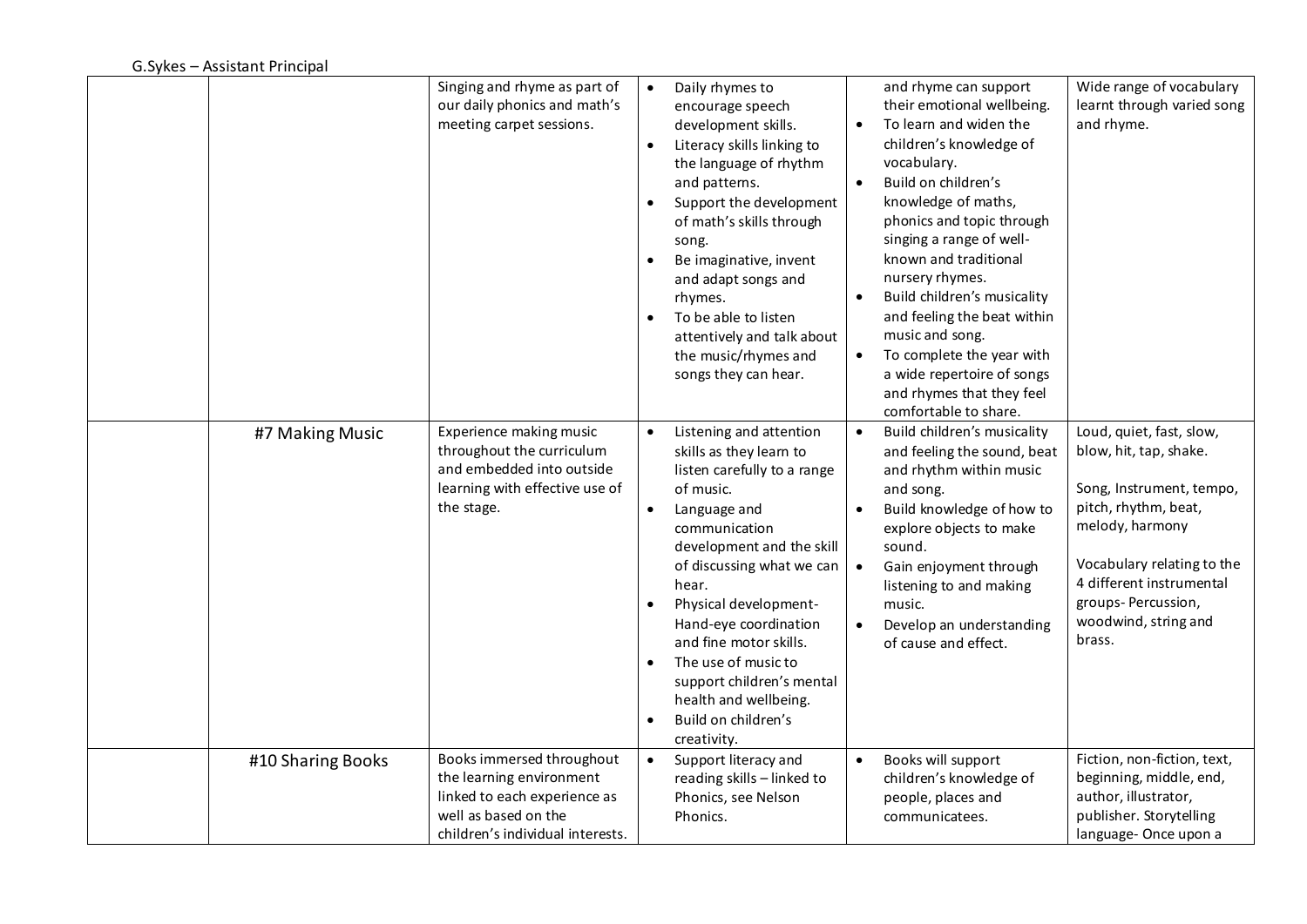|            |                                                                                                                                                                                                                                                         | $\bullet$<br>$\bullet$<br>$\bullet$<br>$\bullet$<br>$\bullet$<br>$\bullet$ | Children to learn the skill<br>of blending sounds into<br>words for reading short<br>words and progressing to<br>sentences consistent with<br>their phonic knowledge.<br>Be able to read common<br>exception words (tricky<br>words) from phase 2 and<br>3.<br>Be able to say a sound for<br>each letter of the<br>alphabet and at least 10<br>digraphs from phase 3.<br>Build communication and<br>language skills linked to<br>listening to stories and<br>having the skill to share<br>their own ideas and<br>thoughts about what they<br>have heard.<br>To use books as a<br>powerful tool to improve<br>self-esteem and<br>confidence.<br>Children to develop their<br>imagination and creative<br>skills through listening to<br>stories for pleasure. | $\bullet$<br>$\bullet$ | To use stories and books to<br>learn new vocabulary.<br>Support the construction of<br>their individual interests.<br>Reading is the building<br>blocks to all areas of<br>children's learning. | time, early in the morning,<br>one starry night, first,<br>next, then, suddenly.             |
|------------|---------------------------------------------------------------------------------------------------------------------------------------------------------------------------------------------------------------------------------------------------------|----------------------------------------------------------------------------|--------------------------------------------------------------------------------------------------------------------------------------------------------------------------------------------------------------------------------------------------------------------------------------------------------------------------------------------------------------------------------------------------------------------------------------------------------------------------------------------------------------------------------------------------------------------------------------------------------------------------------------------------------------------------------------------------------------------------------------------------------------|------------------------|-------------------------------------------------------------------------------------------------------------------------------------------------------------------------------------------------|----------------------------------------------------------------------------------------------|
| #18 Dance! | Experiences of how Dance can<br>promote positive wellbeing as<br>well as support learning in<br>other areas such as PE,<br>phonics, Squiggle Whilst You<br>Wiggle, Dough Disco and<br>maths. Daily Dance to be an<br>experience throughout the<br>year. | $\bullet$<br>$\bullet$<br>$\bullet$<br>$\bullet$<br>$\bullet$<br>$\bullet$ | Gross and Fine Motor<br>Skills<br>Coordination<br><b>Spacial Awareness</b><br>Self-Regulation<br>Self-Discovery<br>Confidence and Self-<br>Esteem                                                                                                                                                                                                                                                                                                                                                                                                                                                                                                                                                                                                            | $\bullet$<br>$\bullet$ | Learning the links between<br>movement, health and<br>well-being.<br>Music and rhythm -<br>learning tempo and beat.<br>Understanding our bodies.                                                | Beat, jump, movement,<br>rhyme, culture, tempo,<br>genre, musician, volume,<br>choreography. |